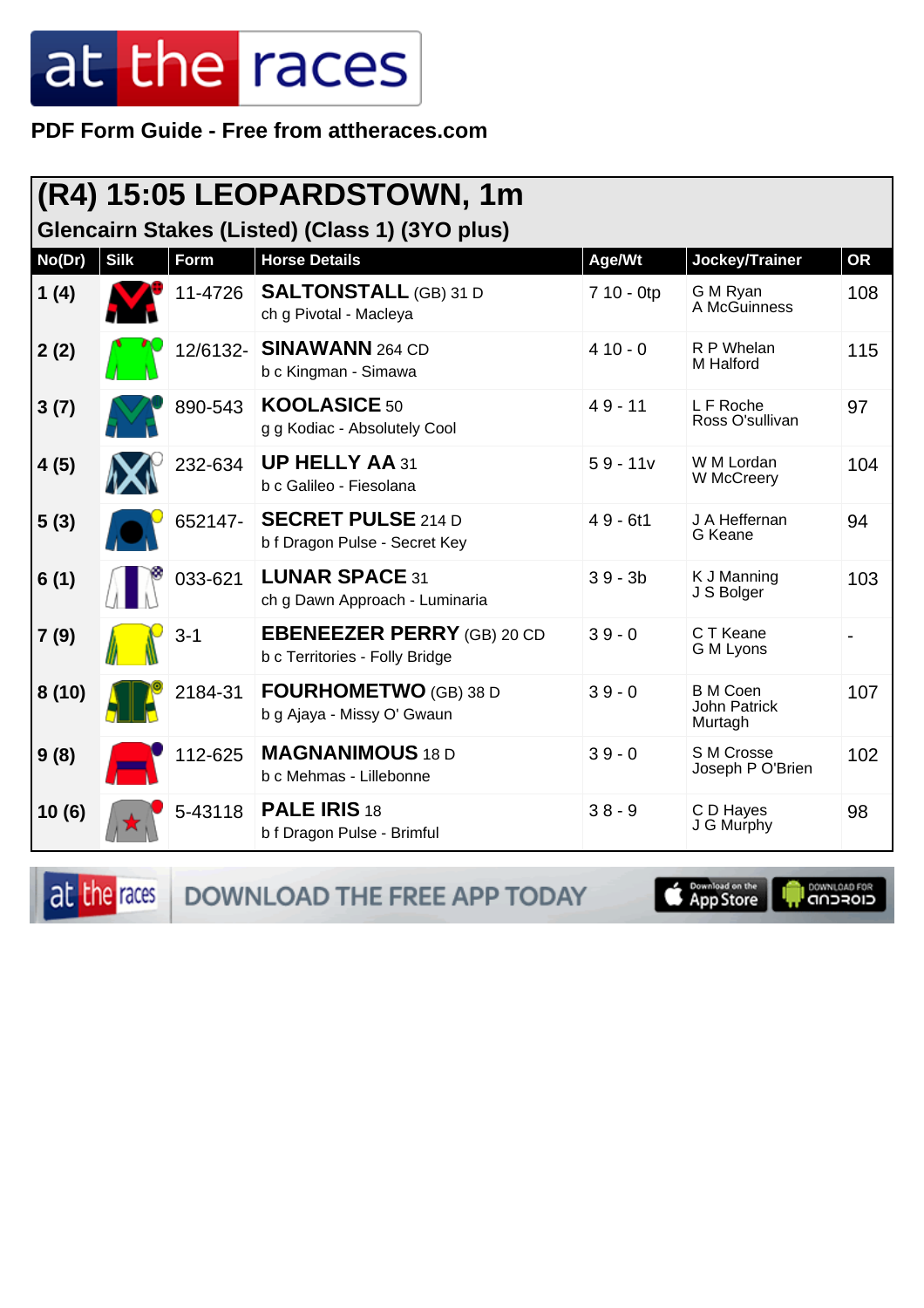PDF Form Guide - Free from attheraces.com

|                                                      | (R5) 15:20 HAMILTON, 1m 1f 35y |         |                                                                |            |                                   |           |  |  |  |  |
|------------------------------------------------------|--------------------------------|---------|----------------------------------------------------------------|------------|-----------------------------------|-----------|--|--|--|--|
| Book Our On-Site Hotel Handicap (Class 5) (4YO plus) |                                |         |                                                                |            |                                   |           |  |  |  |  |
| No(Dr)                                               | <b>Silk</b>                    | Form    | <b>Horse Details</b>                                           | Age/Wt     | Jockey/Trainer                    | <b>OR</b> |  |  |  |  |
| 1(5)                                                 |                                | 184-612 | <b>REGAL MIRAGE</b> (IRE) 36 CD BF<br>ch g Aqlaam - Alzaroof   | 79 - 7p    | Jason Hart<br>T D Easterby        | 75        |  |  |  |  |
| 2(1)                                                 |                                | 14-2445 | <b>BREGUET BOY</b> (IRE) 17 C D<br>br g Requinto - Holly Hawk  | $49 - 6p$  | Callum Rodriguez<br>K Dalgleish   | 74        |  |  |  |  |
| 3(7)                                                 |                                |         | 21/42-22 JACKHAMMER (IRE) 32 D<br>b g Thewayyouare - Ask Annie | $79 - 5$   | J P Sullivan<br>Mrs Dianne Sayer  | 73        |  |  |  |  |
| 4(4)                                                 |                                | 74848-6 | <b>GULF OF POETS 5 CD</b><br>b g Oasis Dream - Sandglass       | $99 - 5t$  | <b>B A Curtis</b><br>M W Easterby | 73        |  |  |  |  |
| 5(6)                                                 |                                | 525-846 | <b>MARKAZI</b> (FR) 12<br>gr g Dark Angel - Marasima           | $79 - 3$   | D Nolan<br>Liam Bailey            | 71        |  |  |  |  |
| 6(2)                                                 |                                | 508-828 | <b>RALPHY BOY TWO (IRE) 17</b><br>b g Gutaifan - St Athan      | $48 - 10p$ | Rowan Scott<br>A C Whillans       | 64        |  |  |  |  |
| 7(3)                                                 |                                | 397-693 | PADDYPLEX 20<br>b g Multiplex - Turtle Bay                     | $88 - 6$   | J Fanning<br>K Dalgleish          | 60        |  |  |  |  |

at the races

DOWNLOAD THE FREE APP TODAY

**App Store**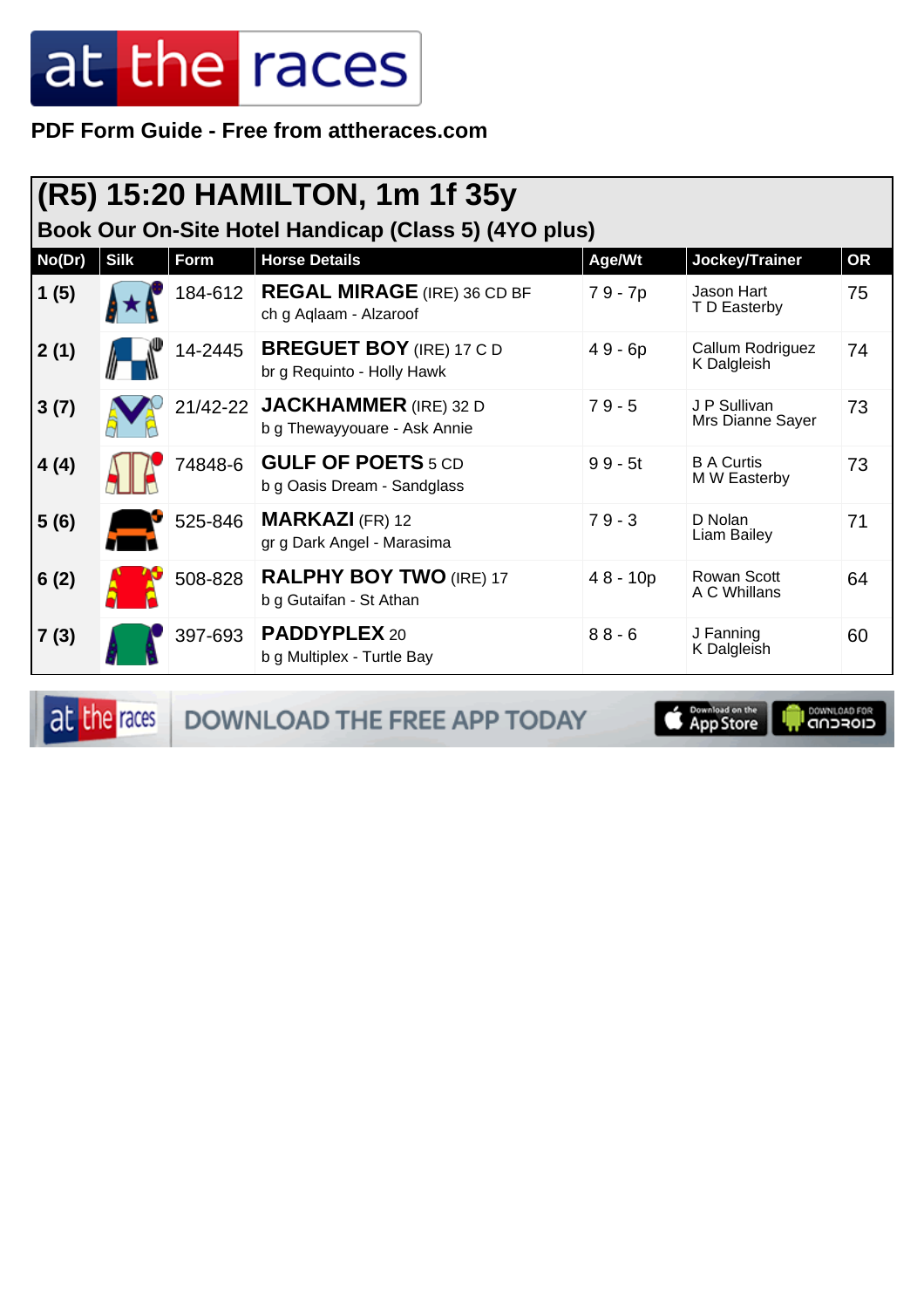**PDF Form Guide - Free from attheraces.com**

| $ {\sf (R5)}$ 15:40 LEOPARDSTOWN, 1m 1f<br><b>Monkstown Handicap (Class) (4YO plus)</b> |             |          |                                                                      |              |                                       |    |  |  |
|-----------------------------------------------------------------------------------------|-------------|----------|----------------------------------------------------------------------|--------------|---------------------------------------|----|--|--|
| No(Dr)                                                                                  | <b>Silk</b> | Form     | <b>Horse Details</b>                                                 | Age/Wt       | Jockey/Trainer                        | OR |  |  |
| 1(4)                                                                                    |             | 8/4212-  | FINANS BAY 263 CD<br>b g Kodiac - Wrood                              | $410 - 0$    | R P Whelan<br>M Halford               | 94 |  |  |
| 2(12)                                                                                   |             | 3406-51  | <b>TAURAN SHAMAN 25 C D</b><br>b g Shamardal - Danelissima           | $510 - 0$ tp | S Foley<br>Mrs J Harrington           | 94 |  |  |
| 3(3)                                                                                    |             | 147051-  | <b>BUCKY LARSON 209 C</b><br>b g Footstepsinthesand - Jessie Jane    | $69 - 12$    | C T Keane<br>G M Lyons                | 92 |  |  |
| 4(6)                                                                                    |             | 650024-  | <b>FREESCAPE</b> (GB) 292<br>ch g Cityscape - Careless Freedom       | $69 - 10$    | D W O'Connor (3)<br>D Marnane         | 90 |  |  |
| 5(13)                                                                                   |             | 0359-14  | TEJANO 11 D<br>ch f Teofilo - Country Music                          | $49 - 9$     | K J Manning<br>J S Bolger             | 89 |  |  |
| 6(10)                                                                                   |             | 300009   | <b>CASANOVA</b> (GB) 18 D<br>b g Frankel - Karen's Caper             | $59 - 6$     | C J MacRedmond<br>(7)<br>A McGuinness | 86 |  |  |
| 7(9)                                                                                    |             | 05111-6  | <b>JUYUSH</b> (GB) 53<br>bay g Frankel - Faithfilly                  | $69 - 6$     | S M Crosse<br>S Lynam                 | 86 |  |  |
| 8(5)                                                                                    |             | 89-0706  | <b>HE KNOWS NO FEAR 25 C</b><br>b c Mourayan - Tripudium             | $49 - 5$     | C D Hayes<br>L Comer                  | 85 |  |  |
| 9(2)                                                                                    |             | 8/510-30 | <b>LUKE SHORT</b> (GB) 27 C<br>b g Sayif - Acclamare                 | $49 - 4$     | D McMonagle (5)<br>N Meade            | 84 |  |  |
| 10(1)                                                                                   |             | 17-0447  | <b>SETTLE FOR BAY (FR) 27 C</b><br>b g Rio de La Plata - Dissitation | $79 - 4$     | O J Orr<br>D Marnane                  | 84 |  |  |
| 11(8)                                                                                   |             | 410020   | FIL THE POWER (GB) 11<br>br g Power - Hot Wired                      | $49 - 1$     | R C Colgan<br>Kevin Michael Smith     | 81 |  |  |
| 12(7)                                                                                   |             | 1109-07  | <b>THEOPHILE 30 C</b><br>ch f Teofilo - Precipitous                  | $49 - 1$     | $W T B$ yrne $(7)$<br>J S Bolger      | 81 |  |  |
| 13<br>(11)                                                                              |             | 0/0300-  | <b>KING ARTHURS SWORD 229 (73J)</b><br>b g Camelot - Balakera        | $48 - 10t$   | L F Roche<br>M O'Callaghan            | 76 |  |  |

DOWNLOAD THE FREE APP TODAY at the races

App Store **DOWNLOAD FOR**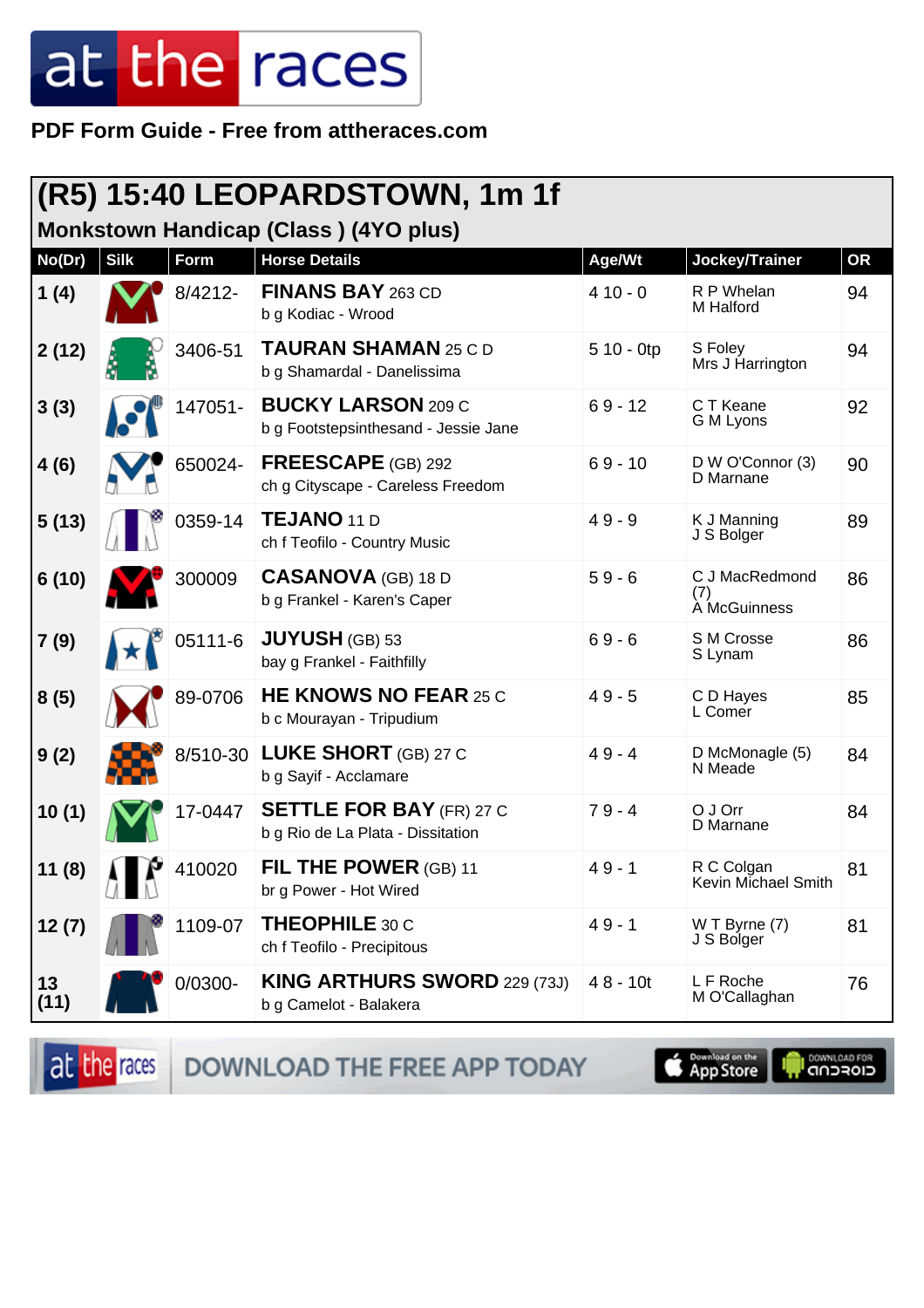**PDF Form Guide - Free from attheraces.com**

|                                                                       | (R6) 15:55 HAMILTON, 1m 5f 16y |             |                                                                      |                  |                                                                                                                      |           |  |  |  |  |
|-----------------------------------------------------------------------|--------------------------------|-------------|----------------------------------------------------------------------|------------------|----------------------------------------------------------------------------------------------------------------------|-----------|--|--|--|--|
| Stay At Hampton By Hilton Hamilton Park Handicap (Class 6) (4YO plus) |                                |             |                                                                      |                  |                                                                                                                      |           |  |  |  |  |
| No(Dr)                                                                | <b>Silk</b>                    | <b>Form</b> | <b>Horse Details</b>                                                 | Age/Wt           | Jockey/Trainer                                                                                                       | <b>OR</b> |  |  |  |  |
| 1(6)                                                                  |                                | 8718-09     | FELDSPAR 19<br>b g Champs Elysees - Novellara                        | $49 - 7p$        | Callum Rodriguez<br>K Dalgleish                                                                                      | 55        |  |  |  |  |
| 2(3)                                                                  |                                | 31155-2     | <b>MILLIE THE MINX</b> (IRE) 8 C<br>b m Medicean - Popocatepetl      | $79 - 6p$        | P Mulrennan<br>Mrs Dianne Sayer                                                                                      | 54        |  |  |  |  |
| 3(7)                                                                  |                                | 836/078     | <b>FREQUENCY CODE (FR) 36</b><br>ch g Le Havre - Stylish             | $59 - 3$         | Harry Russell (5)<br>D Brooke                                                                                        | 51        |  |  |  |  |
| 4(9)                                                                  |                                | 8567-53     | <b>GRIPPER</b> 34 (3J)<br>b g Thewayyouare - Hold On Tight           | $69 - 2bt$       | Conner McCann (7)<br>Miss Lucinda V<br>Russell                                                                       | 50        |  |  |  |  |
| 5(4)                                                                  |                                | 5548-54     | <b>FRAMLEY GARTH (IRE) 23 C</b><br>b g Clodovil - Two Marks          | $99 - 1p$        | Elisha Whittington<br>(5)<br>Liam Bailey                                                                             | 49        |  |  |  |  |
| 6(10)                                                                 |                                | 845         | <b>SOCKS OFF (IRE) 38</b><br>br g Society Rock - Deliziosa           | $48 - 12p1$      | S H James<br><b>Adrian Keatley</b>                                                                                   | 46        |  |  |  |  |
| 7(1)                                                                  |                                | 4023/97-    | <b>THORNTON LE CLAY 351 (19J)</b><br>b g Nathaniel - Dance East      | $58 -$<br>12b1t1 | J P Sullivan<br>M W Easterby                                                                                         | 46        |  |  |  |  |
| 8(8)                                                                  |                                | 676-775     | <b>CHEESE AND WINE 23</b><br>b f Nathaniel - Meet Me Halfway         | 48 - 12p         | A Mullen<br>A C Whillans                                                                                             | 46        |  |  |  |  |
| 9(2)                                                                  |                                | 84/5384     | <b>MISSCARLETT</b> (IRE) 99 (22J)<br>b m Red Rocks - Coimbra         | 78 - 12p         | <b>B A Curtis</b><br>P A Kirby                                                                                       | 46        |  |  |  |  |
| 10(5)                                                                 |                                | 7660/87-    | <b>PAMMI</b> 256 (21J) C<br>b m Poet's Voice - Bright Girl           | $68 - 12p$       | Jamie Gormley<br>J S Goldie                                                                                          | 46        |  |  |  |  |
| 11<br>(11)                                                            |                                |             | 0/06507- SAW THE SEA 208 (142J)<br>b g Sea The Moon - Frances Stuart | $58 - 12$        | P Mathers<br>Clare Ellam                                                                                             | 46        |  |  |  |  |
|                                                                       |                                |             |                                                                      |                  | Long Handicap: Thornton Le Clay 8 - 11, Cheese And Wine 8 - 11, Misscarlett 8 - 11, Pammi 8 - 11, Saw The Sea 8 - 11 |           |  |  |  |  |

at the races **DOWNLOAD THE FREE APP TODAY** 

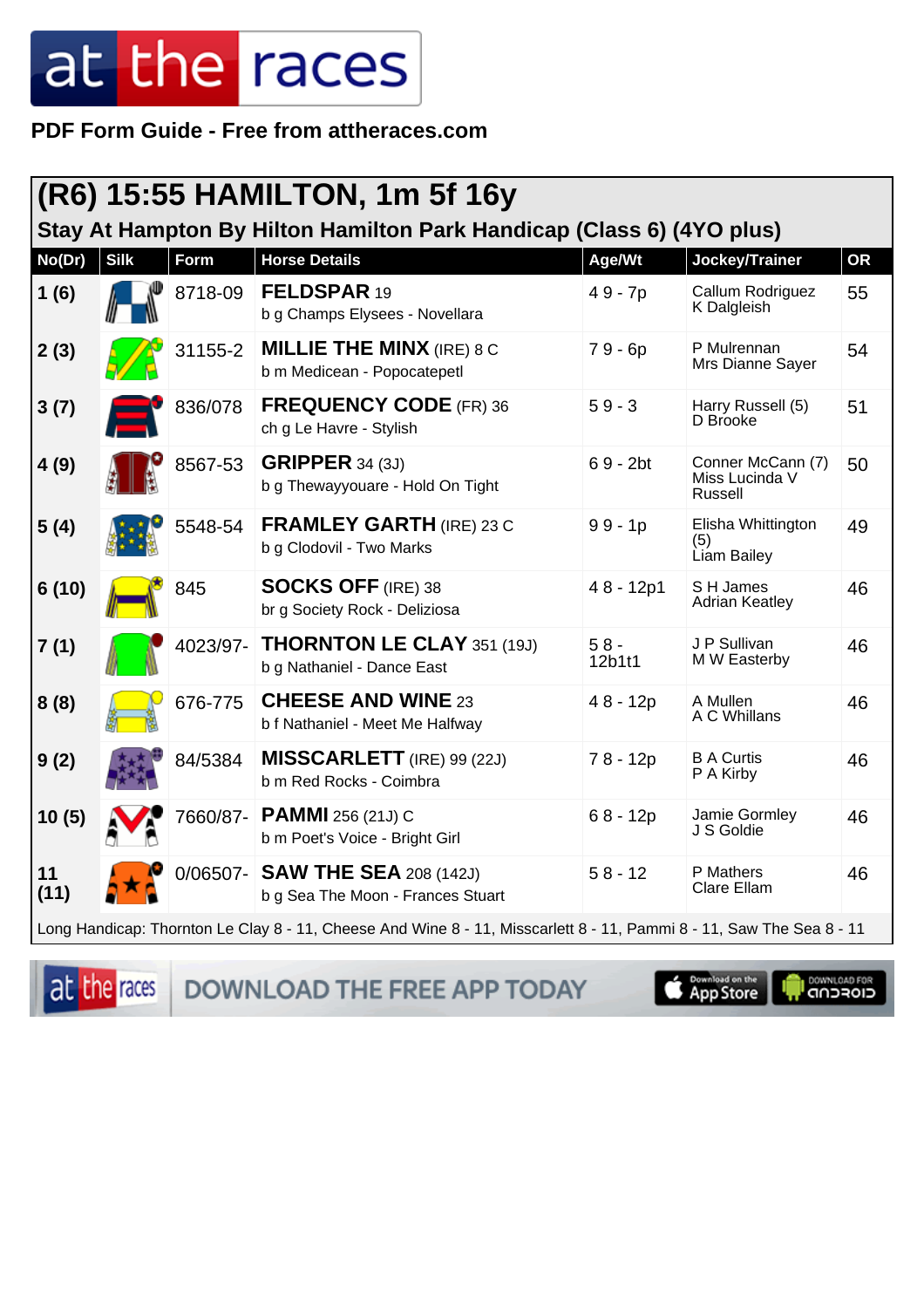PDF Form Guide - Free from attheraces.com

|                                                             |             |                              | (R6) 16:15 LEOPARDSTOWN, 1m 4f 180y                              |            |                                            |           |  |  |
|-------------------------------------------------------------|-------------|------------------------------|------------------------------------------------------------------|------------|--------------------------------------------|-----------|--|--|
| RACE Academy Apprentice Handicap (50-85) (Class) (4YO plus) |             |                              |                                                                  |            |                                            |           |  |  |
| No(Dr)                                                      | <b>Silk</b> | <b>Form</b>                  | <b>Horse Details</b>                                             | Age/Wt     | Jockey/Trainer                             | <b>OR</b> |  |  |
| 1(1)                                                        |             |                              | 7/315-92 EBONY MAW (GB) 40<br>b g Iffraaj - Skirrid              | $410 - 2$  | Sam Ewing<br>G M Lyons                     | 82        |  |  |
| 2(10)                                                       |             | 32145-1                      | <b>NO SAY EVER (GB) 20 C</b><br>b g No Nay Never - Edallora      | $510 - 2$  | Nikita Amelia Kane<br>(4)<br>Miss A Mooney | 82        |  |  |
| 3(8)                                                        |             | 123750/-                     | <b>GETBACK IN PARIS 593 (25J)</b><br>ch g Galileo - Elusive Wave | $810 - 1$  | L T McAteer<br>J F O'Neill                 | 81        |  |  |
| 4(5)                                                        |             | 6176-27                      | <b>HAMLEY</b> (FR) 3 C<br>b m Fastnet Rock - Mary Arnold         | $810 - 0$  | J A Powell (7)<br>Peter Fahey              | 80        |  |  |
| 5(6)                                                        |             | 313-562                      | <b>BLUE SHADOW 16</b><br>bay g Hallowed Crown - Blue Moonstone   | $49 - 10$  | C J McGovern<br>A Oliver                   | 76        |  |  |
| 6(7)                                                        |             | 22031-0                      | <b>LADY DAHLIA 39 BF</b><br>ch f Australia - Attire              | $49 - 10$  | D McMonagle<br>Joseph P O'Brien            | 76        |  |  |
| 7(2)                                                        |             | 75-0313                      | <b>MORPH SPEED 41 BF</b><br>bay g Morpheus - Flamanda            | $59 - 5$   | S T McCullagh<br>Richard O'brien           | 71        |  |  |
| 8(3)                                                        |             | 00-7150                      | <b>HOOK HEAD 11 D</b><br>b g Fastnet Rock - Dance Troupe         | $49 - 3p$  | W T Byrne $(4)$<br>J S Bolger              | 69        |  |  |
| 9(4)                                                        |             | -7780                        | <b>TWENTYBORE</b> (GB) 20<br>br g Lethal Force - Russian Dance   | $58 - 10b$ | J M Sheridan<br><b>E</b> Griffin           | 62        |  |  |
| 10(9)                                                       |             | 25/0800-                     | <b>MOKHLES</b> 230 (21J)<br>b g Iffraaj - Luckbealadytonight     | $68 - 6h$  | Annalise Cullen (4)<br>Anthony McCann      | 58        |  |  |
|                                                             |             | Long Handicap: Mokhles 8 - 3 |                                                                  |            |                                            |           |  |  |

at the races

DOWNLOAD THE FREE APP TODAY

App Store Г

**OOWNLOAD FOR**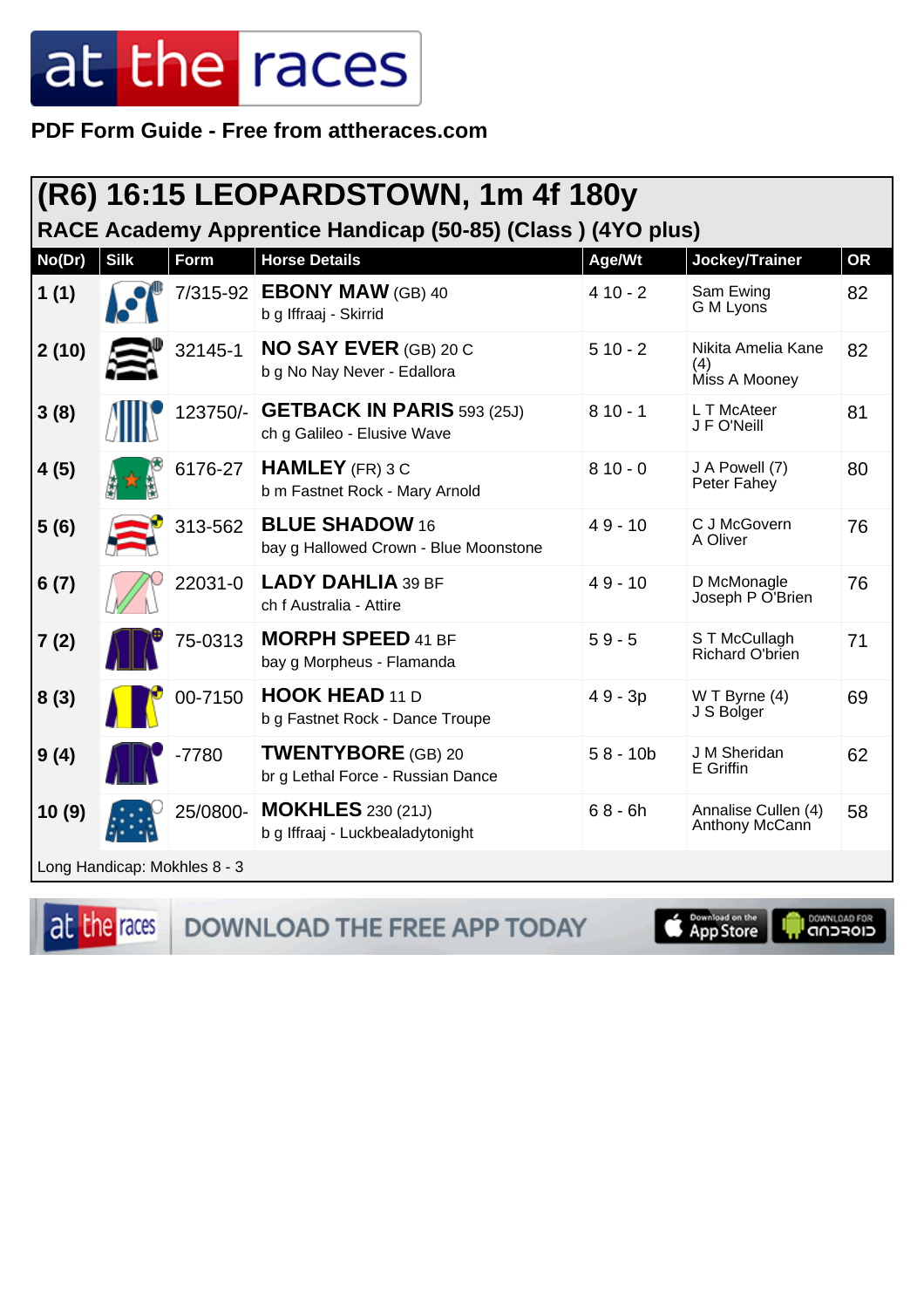PDF Form Guide - Free from attheraces.com

| $(R7)$ 16:30 HAMILTON, 6f 6y<br>Cleanstay At Hampton By Hilton Handicap (Class 5) (4YO plus) |                                   |         |                                                                  |            |                                     |           |  |  |
|----------------------------------------------------------------------------------------------|-----------------------------------|---------|------------------------------------------------------------------|------------|-------------------------------------|-----------|--|--|
| No(Dr)                                                                                       | <b>Silk</b>                       | Form    | <b>Horse Details</b>                                             | Age/Wt     | Jockey/Trainer                      | <b>OR</b> |  |  |
| 1(2)                                                                                         |                                   | 05-9223 | <b>HART STOPPER 17 D BF</b><br>b g Compton Place - Angel Song    | 79 - 10p   | S H James<br><b>Grant Tuer</b>      | 72        |  |  |
| 2(6)                                                                                         |                                   | 2284-28 | <b>NUBOUGH</b> (IRE) 14 D BF<br>b g Kodiac - Qawaasem            | $59 - 7h$  | A Mullen<br>I Jardine               | 69        |  |  |
| 3(7)                                                                                         |                                   | 2959-02 | <b>MR WAGYU (IRE) 23 CD</b><br>ch g Choisir - Lake Louise        | $69 - 6v$  | Jason Hart<br>J J Quinn             | 68        |  |  |
| 4(3)                                                                                         |                                   | 35-5443 | EY UP ITS MICK $6CD$<br>b g Milk It Mick - Silky Silence         | $59 - 4b$  | <b>Kevin Stott</b><br>T Coyle       | 66        |  |  |
| 5(1)                                                                                         |                                   | 345804  | <b>IVA REFLECTION</b> (IRE) 20<br>b g Ivawood - Mirror Image     | $49 - 0b$  | Jane Elliott<br>Mrs L Stubbs        | 62        |  |  |
| 6(4)                                                                                         |                                   | 2864R4  | <b>KILCONQUHAR 15 D</b><br>b g Hallowed Crown - Passing Stranger | $48 - 8h$  | <b>Rowan Scott</b><br>A C Whillans  | 56        |  |  |
| 7(5)                                                                                         |                                   | 369-948 | <b>STAR CITIZEN 20 D</b><br>b g New Approach - Faslen            | $98 - 4$   | J P Sullivan<br>F Watson            | 52        |  |  |
| 8(8)                                                                                         |                                   |         | 9006/09- PICKS PINTA 248 CD<br>b g Piccolo - Past 'n' Present    | $108 - 2v$ | Jamie Gormley<br><b>John Riches</b> | 50        |  |  |
|                                                                                              | Long Handicap: Picks Pinta 7 - 11 |         |                                                                  |            |                                     |           |  |  |

at the races

DOWNLOAD THE FREE APP TODAY

**E** Download on the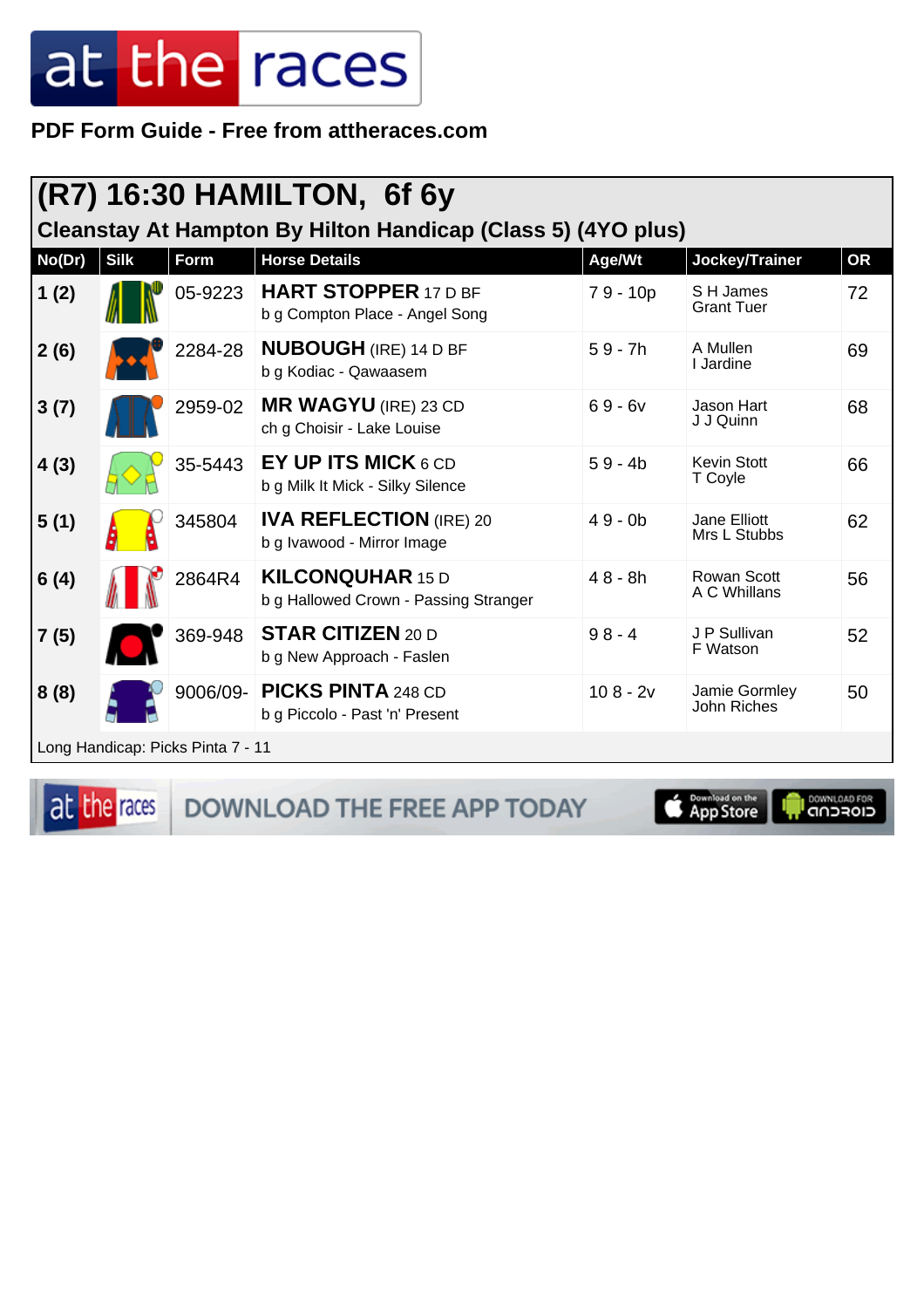PDF Form Guide - Free from attheraces.com

| <b>(R7) 16:50 LEOPARDSTOWN, 1m 4f</b><br>Nijinsky Stakes (Listed) (Class 1) (3YO only) |             |          |                                                                |           |                                  |           |  |  |  |
|----------------------------------------------------------------------------------------|-------------|----------|----------------------------------------------------------------|-----------|----------------------------------|-----------|--|--|--|
| No(Dr)                                                                                 | <b>Silk</b> | Form     | <b>Horse Details</b>                                           | Age/Wt    | Jockey/Trainer                   | <b>OR</b> |  |  |  |
| 1(7)                                                                                   |             | 2-219    | <b>AGRIMONY</b> (GB) 12<br>ch c Pivotal - Adjudicate           | $39 - 5$  | S Foley<br>J G Murphy            | 97        |  |  |  |
| 2(6)                                                                                   |             | 2222-13  | <b>COLOUR SERGEANT 41</b><br>b c Kingman - Quilita             | $39 - 5$  | C T Keane<br>G M Lyons           | 98        |  |  |  |
| 3(3)                                                                                   |             | 214-63   | <b>FERNANDO VICHI 25 C</b><br>ch c Australia - Pernica         | $39 - 5b$ | G M Ryan<br>Donnacha O'Brien     | 104       |  |  |  |
| 4(5)                                                                                   |             | 219-278  | <b>FLYING VISIT 11 C</b><br>b g Pride Of Dubai - Fionnuar      | $39 - 5$  | K J Manning<br>J S Bolger        | 106       |  |  |  |
| 5(2)                                                                                   |             | $8 - 21$ | <b>MAX MAYHEM (GB) 23</b><br>b c New Bay - Maybe Grace         | $39 - 5$  | D P McDonogh<br>Joseph P O'Brien |           |  |  |  |
| 6(4)                                                                                   |             | $4 - 2$  | <b>RULING (GER) 25</b><br>b c Camelot - Rosenreihe             | $39 - 5$  | S M Crosse<br>Joseph P O'Brien   |           |  |  |  |
| 7(1)                                                                                   |             | $7 - 1$  | <b>THE MEDITERRANEAN 25 CD</b><br>ch c Galileo - Flashy Wings  | $39 - 5$  | J A Heffernan<br>A P O'Brien     |           |  |  |  |
| 8(8)                                                                                   |             | 41-37    | <b>SACRED RHYME 26 BF</b><br>ch f Lope De Vega - Singing Field | $39 - 0$  | T P Madden<br>Mrs J Harrington   | 96        |  |  |  |

at the races

DOWNLOAD THE FREE APP TODAY

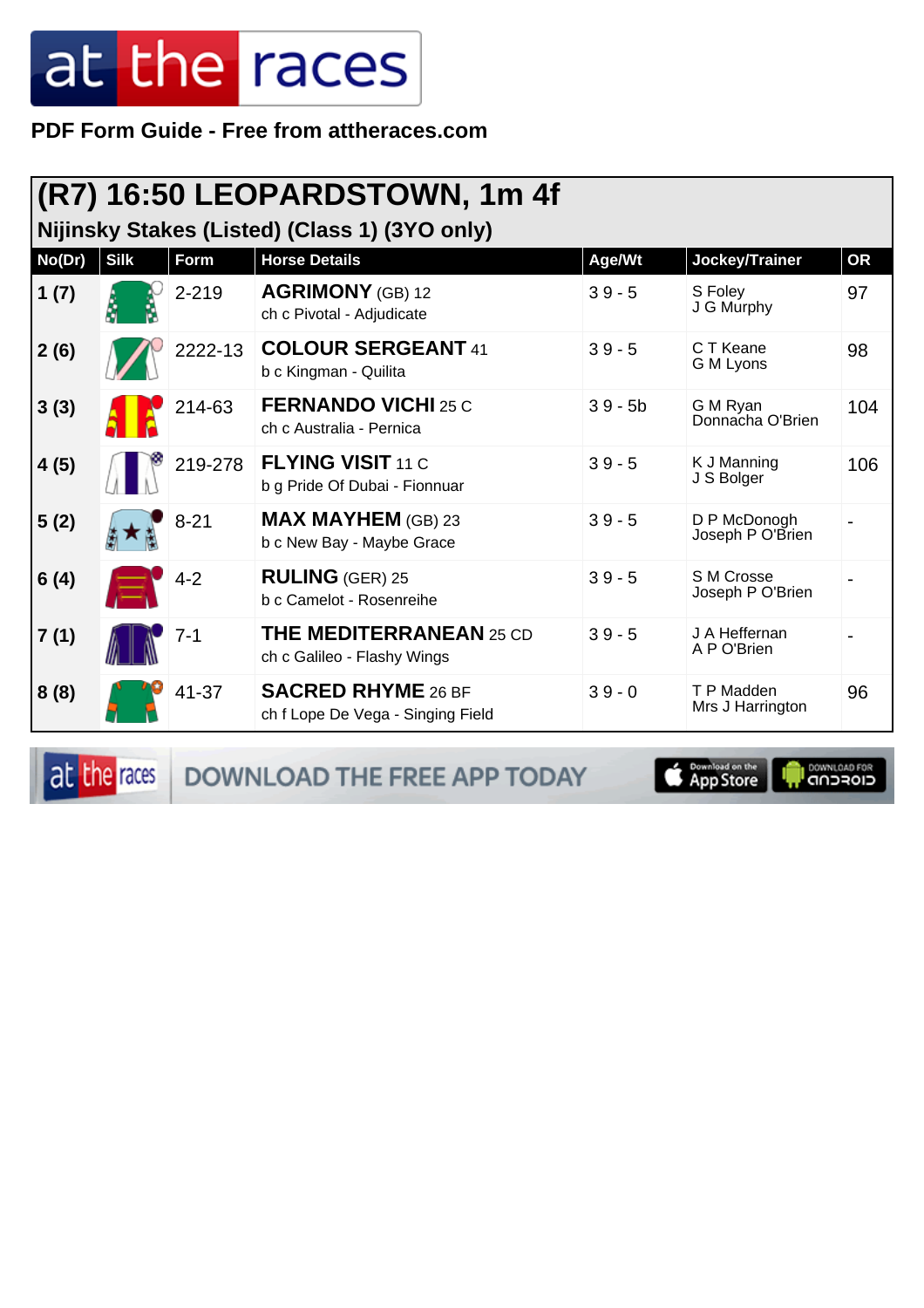**PDF Form Guide - Free from attheraces.com**

### **(R1) 17:00 CHELMSFORD CITY (A.W.), 6f**

#### **tote Placepot First Bet Of The Day Restricted Maiden Stakes (GBB Race) (Class 5)**

**(2YO only)**

| No(Dr)     | <b>Silk</b> | Form | <b>Horse Details</b>                                         | Age/Wt     | Jockey/Trainer                                 | <b>OR</b>                |
|------------|-------------|------|--------------------------------------------------------------|------------|------------------------------------------------|--------------------------|
| 1(6)       |             | 66   | BE BE EX (IRE) 15<br>b g Harzand - Juno Moneta               | $29 - 5$   | <b>Thore Hammer</b><br>Hansen (3)<br>C A Dwyer |                          |
| 2(5)       |             | 80   | <b>HILDAANDTONY 22</b><br>b c Galileo Gold - Dubawi's Spirit | $29 - 5p1$ | Grace McEntee (5)<br>Robyn Brisland            | $\overline{\phantom{a}}$ |
| 3(8)       |             |      | <b>NEMORUM</b><br>b c Stimulation - Thicket                  | $29 - 5$   | Ray Dawson (3)<br><b>Terry Kent</b>            |                          |
| 4(1)       |             |      | <b>ROCCOZAAM</b> (IRE)<br>b c Elzaam - Ivor's Magic          | $29 - 5$   | S W Kelly<br>Darryll Holland                   |                          |
| 5(3)       |             |      | <b>STREAK JAZZ</b><br>b c Hot Streak - Jasmine Royale        | $29 - 5$   | Ryan Tate<br>Robyn Brisland                    |                          |
| 6(4)       |             | 3    | <b>WAY TO WIN (IRE) 17</b><br>b c The Gurkha - Siesta Time   | $29 - 5$   | Andrea Atzeni<br>M Botti                       |                          |
| 7(13)      |             |      | <b>CHEESE THE ONE</b><br>gr f Outstrip - Arabian Music       | $29 - 0$   | Harry Burns (5)<br>Joseph Parr                 |                          |
| 8(2)       |             |      | <b>FULL OF BEANS 24</b><br>b f Spill The Beans - Naivasha    | $29 - 0$   | George Wood<br>Harry Eustace                   |                          |
| 9(9)       |             | 73   | <b>GYPSY LADY 17</b><br>ch f Mayson - Reveille               | $29 - 0p1$ | L Morris<br>Miss Gay Kelleway                  |                          |
| 10<br>(12) |             | 9    | <b>HIDDEN HAVEN (IRE) 10</b><br>b f New Bay - High Haven     | $29 - 0$   | P Cosgrave<br><b>Richard Hughes</b>            |                          |
| 11<br>(11) |             |      | <b>LEYLA'S POWER (IRE)</b><br>b f Adaay - Gala Wedge         | $29 - 0$   | <b>Charlie Bennett</b><br>Adam West            |                          |
| 12(7)      |             | 225  | <b>PURE CHARMER 10</b><br>b f Charming Thought - Chandresh   | $29 - 0$   | Hollie Doyle<br>Archie Watson                  |                          |
| 13<br>(10) |             | 6    | <b>SOOTHING (IRE) 15</b><br>b f Twilight Son - Feathery      | $29 - 0$   | <b>Hayley Turner</b><br>Charlie Fellowes       |                          |

at the races

DOWNLOAD THE FREE APP TODAY

**S** Download on the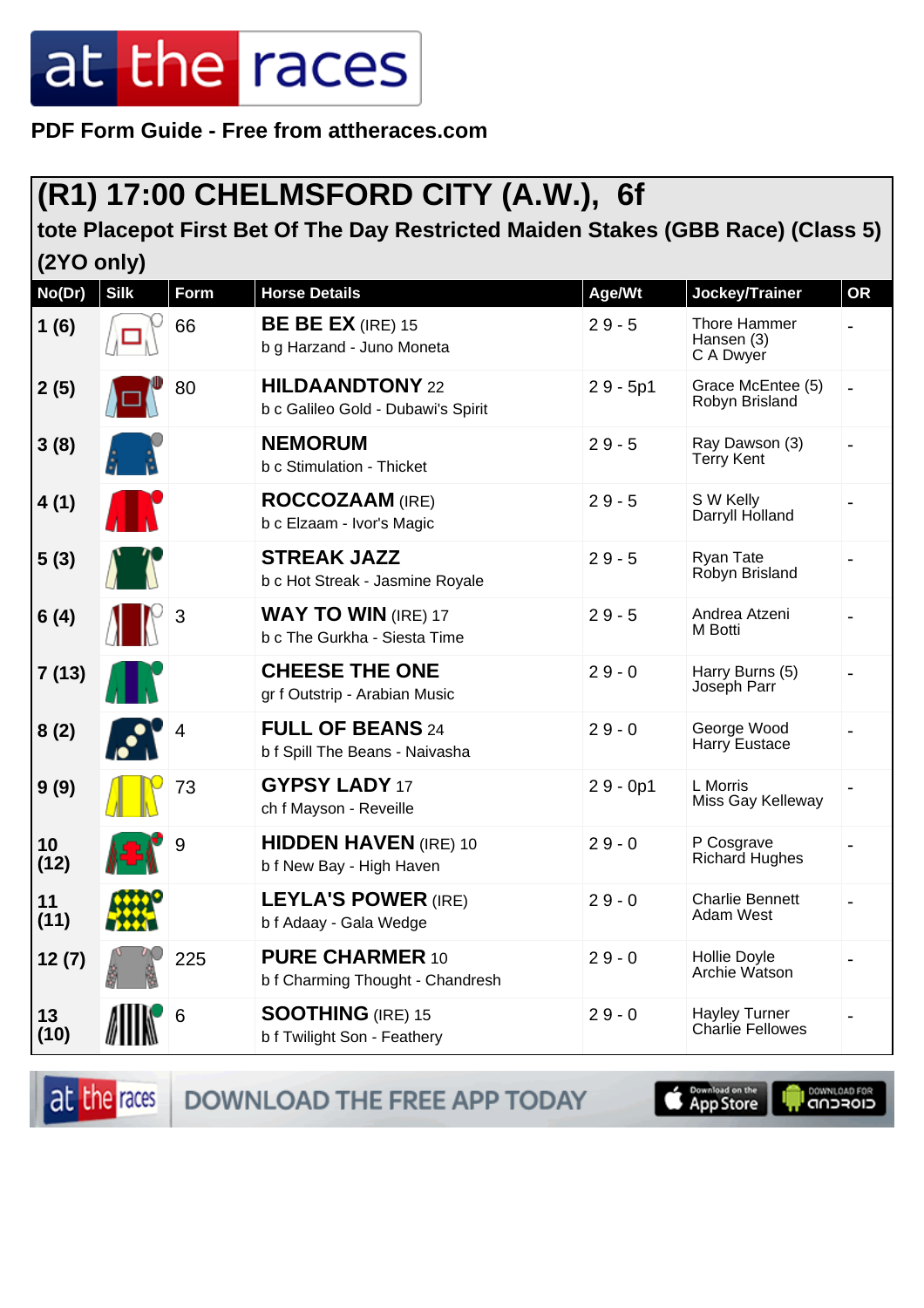**PDF Form Guide - Free from attheraces.com**

| (R1) 17:15 THIRSK, 6f<br>British EBF Restricted Maiden Stakes (GBB Race) (Class 5) (2YO only) |             |                |                                                                       |           |                                      |           |  |
|-----------------------------------------------------------------------------------------------|-------------|----------------|-----------------------------------------------------------------------|-----------|--------------------------------------|-----------|--|
| No(Dr)                                                                                        | <b>Silk</b> | Form           | <b>Horse Details</b>                                                  | Age/Wt    | Jockey/Trainer                       | <b>OR</b> |  |
| 1(2)                                                                                          |             | 83             | <b>BEARCARDI</b> (IRE) 31<br>b g Kodi Bear - Mojita                   | $29 - 5$  | Lewis Edmunds<br>J L Eyre            |           |  |
| 2(12)                                                                                         |             |                | <b>ELDRICKJONES (IRE)</b><br>b c Cotai Glory - Dream Impossible       | $29 - 5$  | Mark Crehan (5)<br>R G Fell          |           |  |
| 3(18)                                                                                         |             | 8              | <b>FLIPPIN' ECK (IRE) 21</b><br>b c Gleneagles - Sweet Serendipity    | $29 - 5$  | D Allan<br>T D Easterby              |           |  |
| 4(15)                                                                                         |             |                | <b>JOEYREMY</b> (IRE)<br>b g Gutaifan - School Holidays               | $29 - 5$  | <b>Connor Beasley</b><br>M Dods      |           |  |
| 5(8)                                                                                          |             | 35             | <b>MAKALU (IRE) 60</b><br>b g Mehmas - Jolly Juicester                | $29 - 5$  | John Shinnick (7)<br>K A Ryan        |           |  |
| 6(16)                                                                                         |             |                | <b>MR COALVILLE (IRE)</b><br>b c Cotai Glory - Worthington            | $29 - 5$  | T Eaves<br>Amy Murphy                |           |  |
| 7(10)                                                                                         |             | 77             | <b>STANLEY SNUGFIT 17</b><br>b c Adaay - Magical Daze                 | $29 - 5$  | Cam Hardie<br>Rebecca Menzies        |           |  |
| 8(5)                                                                                          |             | 84             | TAREEKH (IRE) 8<br>ch c Dandy Man - Satin Ribbon                      | $29 - 5$  | <b>Jack Mitchell</b><br>R A Fahey    |           |  |
| 9(7)                                                                                          |             |                | <b>KENDRED FIRE (IRE) 17</b><br>ch c Anjaal - Champion Place          | $29 - 3$  | J Garritty<br>Jedd O'Keeffe          |           |  |
| 10(9)                                                                                         |             | 5              | <b>MATTY TOO 17</b><br>b c Mattmu - Bustling Darcey                   | $29 - 3$  | D Fentiman<br>T D Easterby           |           |  |
| 11(3)                                                                                         |             | $\overline{0}$ | <b>ON THE RIVER 17</b><br>b c Heeraat - Lady Lekki                    | $29 - 3$  | Harrison Shaw<br><b>B M R Haslam</b> |           |  |
| 12(4)                                                                                         |             |                | <b>REVOQUABLE</b><br>b c Pastoral Pursuits - Breakable                | $29 - 3$  | A Elliott<br>T D Easterby            |           |  |
| 13<br>(13)                                                                                    |             |                | <b>VINCENCO (FR)</b><br>ch c Shamalgan - Victhur                      | $29 - 3$  | C Lee<br><b>K R Burke</b>            |           |  |
| 14<br>(11)                                                                                    |             |                | <b>TIMES TWO</b><br>b f Time Test - Time Crystal                      | $29 - 0$  | Theodore Ladd (3)<br>Harry Eustace   |           |  |
| 15(1)                                                                                         |             | 5              | <b>BURTONLODGE BEAUTY (IRE) 8</b><br>b f Bungle Inthejungle - Katevan | $28 - 12$ | <b>Charles Bishop</b><br>M R Channon |           |  |
| 16<br>(17)                                                                                    |             | 7              | <b>MISS WOMBLETON (IRE) 8</b><br>ch f Galileo Gold - Eponastone       | $28 - 12$ | P J McDonald<br>R G Fell             |           |  |
| 17 (6)                                                                                        |             | 5              | <b>NAUGHTY NADINE 42</b><br>b f The Last Lion - Glen Molly            | $28 - 12$ | G Lee<br><b>Ollie Pears</b>          |           |  |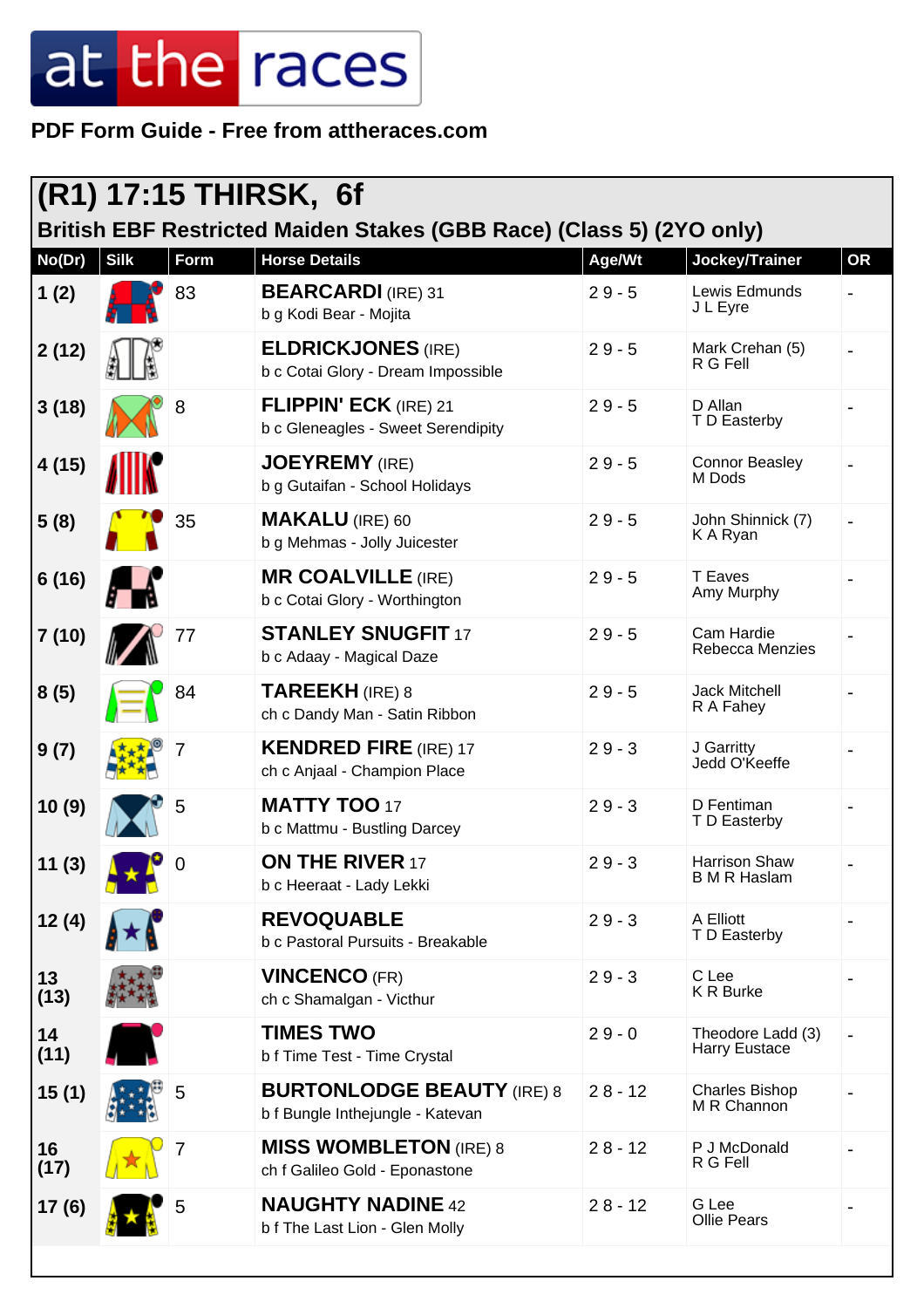

| <b>RUBY RED 17</b>     |
|------------------------|
| b f Mayson - Red Bloom |

-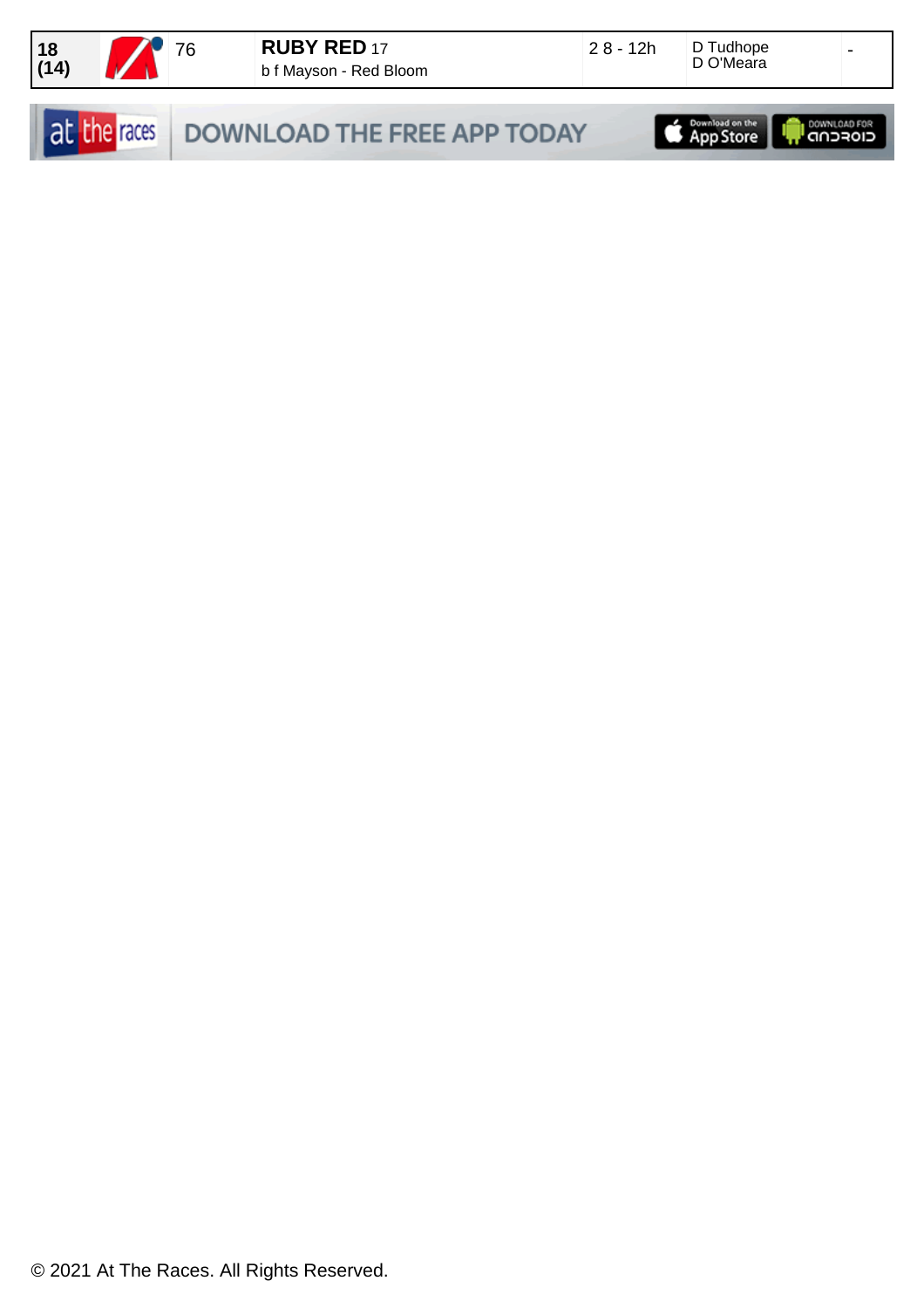#### **PDF Form Guide - Free from attheraces.com**

| $ (R2)$ 17:30 CHELMSFORD CITY (A.W.), 6f<br>Example At Chelmsford City 14th August Handicap (Class 6) (3YO only) |             |          |                                                                   |            |                                           |           |  |  |
|------------------------------------------------------------------------------------------------------------------|-------------|----------|-------------------------------------------------------------------|------------|-------------------------------------------|-----------|--|--|
| No(Dr)                                                                                                           | <b>Silk</b> | Form     | <b>Horse Details</b>                                              | Age/Wt     | Jockey/Trainer                            | <b>OR</b> |  |  |
| 1(5)                                                                                                             |             | 402112   | <b>SILVER NEMO (IRE) 12 CD</b><br>gr g Markaz - Jealous Beauty    | $39 - 8p$  | Josephine Gordon<br>S L Keightley         | 61        |  |  |
| 2(8)                                                                                                             |             | 2-92230  | <b>MISS BELLA BRAND 36</b><br>b f Poet's Voice - Miss Toldyaso    | $39 - 7$   | L Morris<br>Mrs I Gansera-<br>leveque     | 60        |  |  |
| 3(4)                                                                                                             |             | 57-7500  | <b>OH SO WOKE</b> (IRE) 50<br>b f Awtaad - Roshanak               | $39 - 6$   | R Kingscote<br>D O'Meara                  | 59        |  |  |
| 4(10)                                                                                                            |             | 229656   | <b>NOZIERES 16</b><br>b f Mayson - Cool Catena                    | $39 - 5$   | William Carson<br>A Carson                | 58        |  |  |
| 5(13)                                                                                                            |             | 737-73   | <b>MOONSHINER</b> (IRE) 16<br>ch f Mehmas - Obsara                | $39 - 3$   | Tom Marquand<br>Tom Ward                  | 56        |  |  |
| 6(6)                                                                                                             |             | 046-608  | <b>ANGELS WILL RISE 14</b><br>b f Dark Angel - Loaves And Fishes  | $39 - 1$   | Jefferson Smith<br>M Botti                | 54        |  |  |
| 7(12)                                                                                                            |             | 67994-7  | <b>LADY AMALTHEA (IRE) 20</b><br>b f Prince Of Lir - Erbonne Girl | $39 - 1h$  | <b>Robert Tart</b><br>Jane Chapple-Hyam   | 54        |  |  |
| 8(3)                                                                                                             |             | 500373   | <b>THOMAS DANIELL 6</b><br>b g Equiano - Dark Skies               | $39 - 0vt$ | Marco Ghiani (3)<br>S C Williams          | 53        |  |  |
| 9(9)                                                                                                             |             | $00 - 7$ | <b>BERRTIE 28</b><br>b g Wootton Bassett - Starlite Jewel         | $39 - 0$   | Hollie Doyle<br>P S McEntee               | 53        |  |  |
| 10(2)                                                                                                            |             | 37575-8  | ANJELLA 16<br>b f Anjaal - Lookslikeanangel                       | $39 - 0h1$ | Cieren Fallon<br>Muir & Grassick          | 53        |  |  |
| 11(7)                                                                                                            |             | 50-8420  | <b>VINO SANTO 11</b><br>b g Cable Bay - Sugar Free                | $38 - 11$  | S W Kelly<br>Robert Eddery                | 50        |  |  |
| 12(1)                                                                                                            |             | 500280   | PINA COLLADA 16<br>b f Pearl Secret - Pilosa                      | $38 - 10$  | <b>F</b> Norton<br>M Johnston             | 49        |  |  |
| 13<br>(14)                                                                                                       |             | 654360   | HALWA AZYAN (IRE) 10<br>b f Dandy Man - Nudge                     | $38 - 9$   | Laura Pearson (5)<br>D Shaw               | 48        |  |  |
| 14<br>(11)                                                                                                       |             | 4798-97  | <b>COPPER KITTEN 14</b><br>ch f Bobby's Kitten - Night Haven      | $38 - 7$   | Thore Hammer<br>Hansen (3)<br>J R Jenkins | 46        |  |  |

Long Handicap: Copper Kitten 8 - 6

at the races DOWNLOAD THE FREE APP TODAY

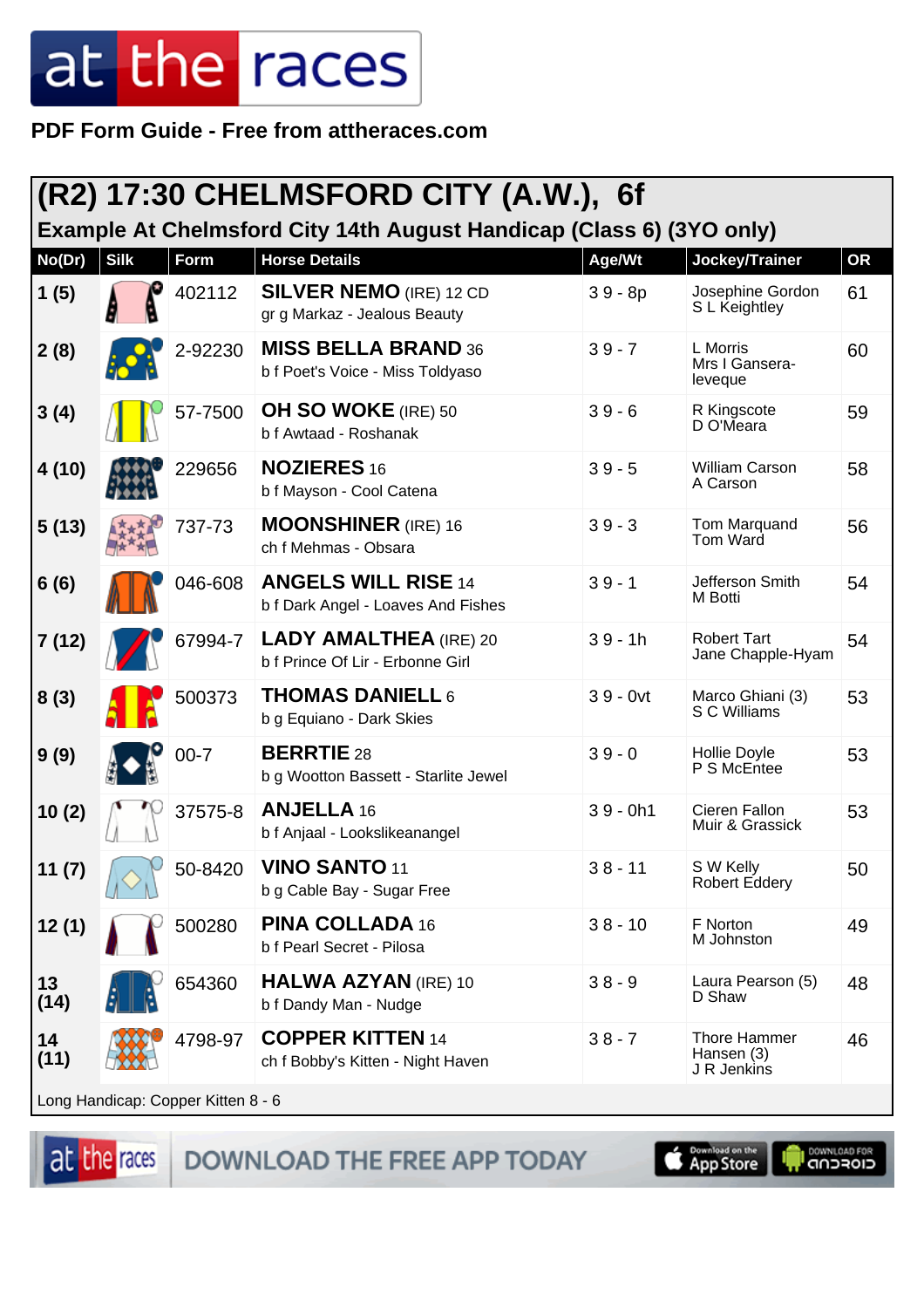**PDF Form Guide - Free from attheraces.com**

#### **(R3) 18:00 CHELMSFORD CITY (A.W.), 6f**

**Ministry Of Sound Classical 21st August Handicap (Class 3) (4YO plus)**

| No(Dr) | <b>Silk</b> | Form        | <b>Horse Details</b>                                                     | Age/Wt      | Jockey/Trainer                   | <b>OR</b> |
|--------|-------------|-------------|--------------------------------------------------------------------------|-------------|----------------------------------|-----------|
| 1(1)   |             | $211/1 - 7$ | <b>IVATHEENGINE</b> (IRE) 48 D<br>br g Ivawood - Sharp Applause          | $410 - 0t1$ | William Carver (5)<br>PFICole    | 92        |
| 2(5)   |             | 111311      | <b>POWER OVER ME (IRE) 75 CD</b><br>b g Ivawood - Bridge Note            | $49 - 13$   | S M Levey<br>Robyn Brisland      | 91        |
| 3(4)   |             | 7818-39     | <b>CORINTHIA KNIGHT</b> (IRE) 28 D<br>ch g Society Rock - Victoria Lodge | $69 - 13p$  | Hollie Doyle<br>Archie Watson    | 91        |
| 4(2)   |             | 245-556     | <b>TOP BREEZE</b> (IRE) 34 D<br>b g Gale Force Ten - Shamarlane          | $59 - 7b$   | W Buick<br><b>Richard Hughes</b> | 85        |
| 5(3)   |             |             | 365-512   ARAIFJAN 19 CD<br>ch g Kyllachy - Light Hearted                | $48 - 12$   | Ray Dawson (3)<br>R M H Cowell   | 76        |

at the races **DOWNLOAD THE FREE APP TODAY** 

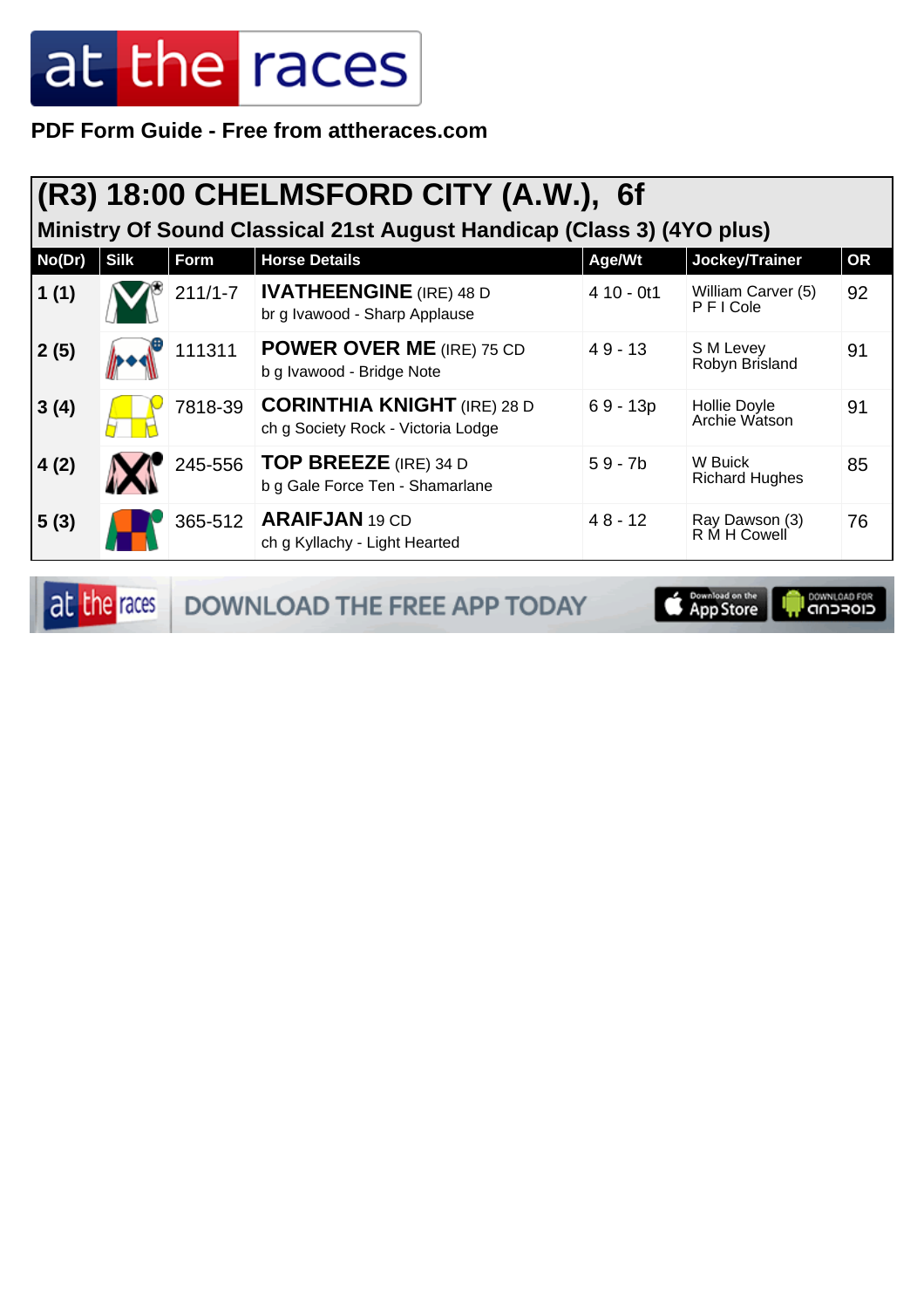PDF Form Guide - Free from attheraces.com

| (R4) 18:30 CHELMSFORD CITY (A.W.), 1m<br>chelmsfordcityracecourse.com Handicap (Class 3) (3YO only) |             |             |                                                            |             |                                        |           |  |
|-----------------------------------------------------------------------------------------------------|-------------|-------------|------------------------------------------------------------|-------------|----------------------------------------|-----------|--|
| No(Dr)                                                                                              | <b>Silk</b> | <b>Form</b> | <b>Horse Details</b>                                       | Age/Wt      | Jockey/Trainer                         | <b>OR</b> |  |
| 1(3)                                                                                                |             | 11-1133     | <b>FINAL VOYAGE</b> (IRE) 16 C<br>b c Camacho - Shamayel   | $39 - 7$    | W Buick<br>J Tate                      | 93        |  |
| 2(7)                                                                                                |             | $2 - 11$    | <b>LA TIHATY</b> (IRE) 132 C<br>b c New Bay - Sister Dam's | $39 - 4$    | Ray Dawson (3)<br>R Varian             | 90        |  |
| 3(6)                                                                                                |             | $32 - 12$   | <b>GREAT KING (FR) 16 BF</b><br>b c Shamardal - Darysina   | $39 - 2$    | Andrea Atzeni<br>R Varian              | 88        |  |
| 4(1)                                                                                                |             | $311 -$     | <b>KAHEALL 175 C</b><br>b g Muhaarar - If So               | $38 - 13$   | Tom Marquand<br>W J Haggas             | 85        |  |
| 5(4)                                                                                                |             | 2155-5      | <b>KNIGHT SALUTE 21</b><br>b g Sir Percy - Shadow Dancing  | $38 - 13p1$ | David Probert<br>A M Balding           | 85        |  |
| 6(2)                                                                                                |             | 8331-6      | <b>INVEIGLE</b> 32 C BF<br>b g Dark Angel - Sand Vixen     | $38 - 13$   | R Kingscote<br>M L W Bell              | 85        |  |
| 7(5)                                                                                                |             | $61 - 25$   | <b>MY SWALLOW 27</b><br>b c Shalaa - Green Swallow         | $38 - 12t$  | R L Moore<br><b>Sir Michael Stoute</b> | 84        |  |

at the races

DOWNLOAD THE FREE APP TODAY

**App Store**